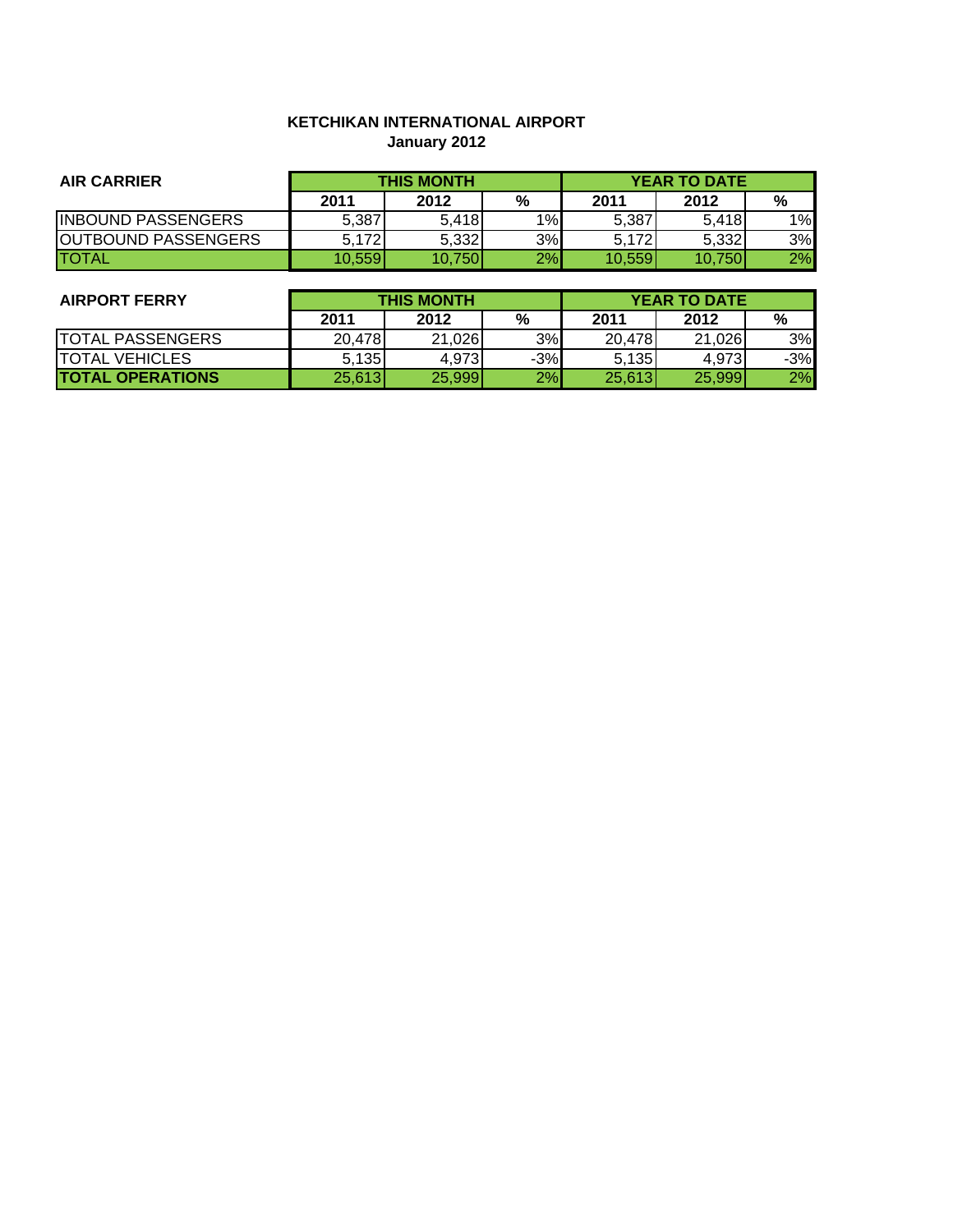# **KETCHIKAN INTERNATIONAL AIRPORT February 2012**

| <b>AIR CARRIER</b>         | <b>THIS MONTH</b> |        |     | <b>YEAR TO DATE</b> |        |    |
|----------------------------|-------------------|--------|-----|---------------------|--------|----|
|                            | 2011              | 2012   | %   | 2011                | 2012   | %  |
| <b>INBOUND PASSENGERS</b>  | 4,647             | 5.497  | 18% | 10,034              | 10,915 | 9% |
| <b>OUTBOUND PASSENGERS</b> | 4,626             | 5,028  | 9%  | 9.798               | 10,360 | 6% |
| <b>ITOTAL</b>              | 9.273             | 10,525 | 14% | 19,832              | 21,275 | 7% |

| <b>AIRPORT FERRY</b>    | <b>THIS MONTH</b> |        |     | <b>YEAR TO DATE</b> |        |    |
|-------------------------|-------------------|--------|-----|---------------------|--------|----|
|                         | 2011              | 2012   | %   | 2011                | 2012   | %  |
| <b>TOTAL PASSENGERS</b> | 18,145            | 20.201 | 11% | 38,623              | 41.227 | 7% |
| <b>TOTAL VEHICLES</b>   | 4,563             | 4,909  | 8%  | 9,698               | 9,882  | 2% |
| <b>TOTAL OPERATIONS</b> | 22,708            | 25,110 | 11% | 48.321              | 51,109 | 6% |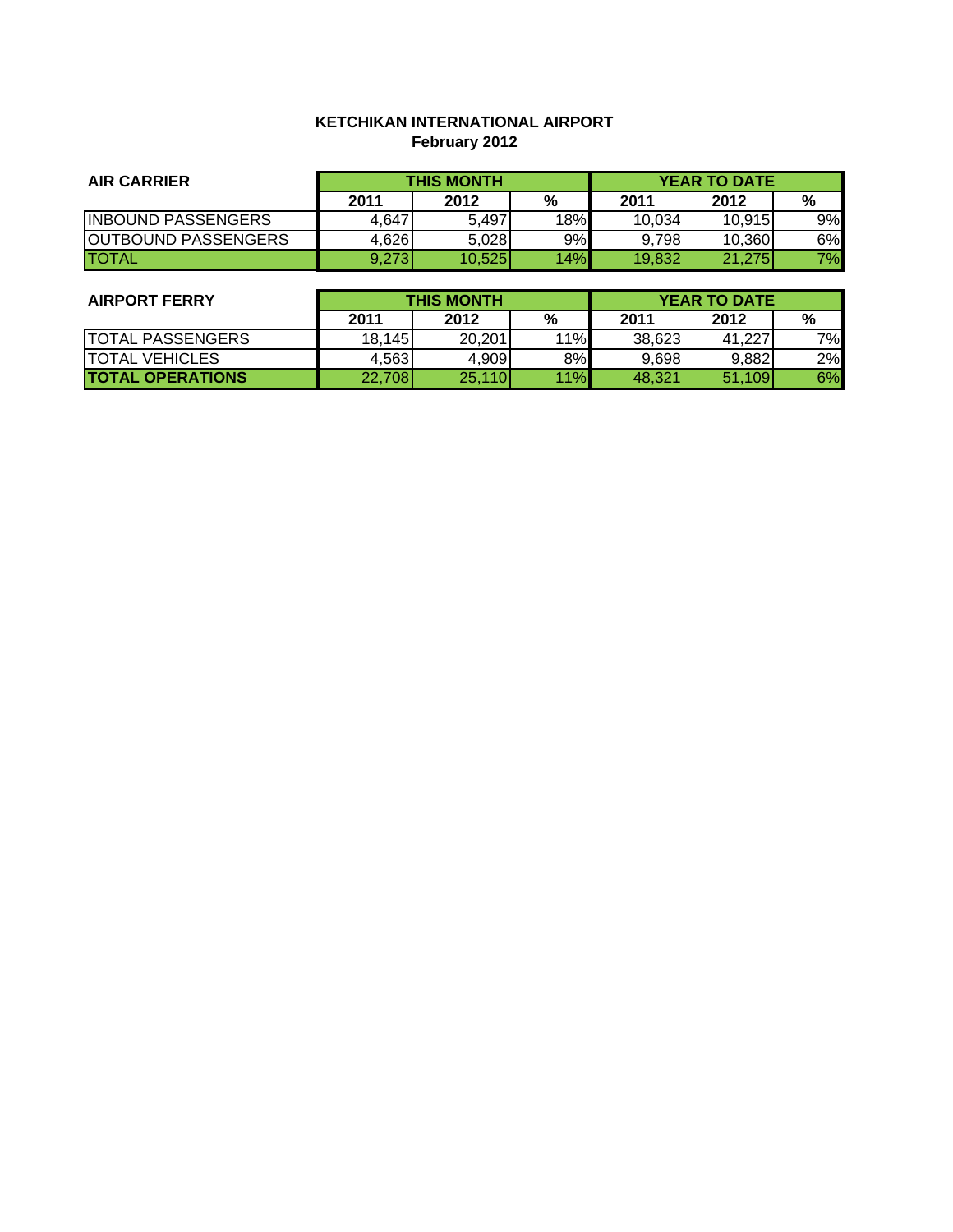# **KETCHIKAN INTERNATIONAL AIRPORT March 2012**

| <b>AIR CARRIER</b>         | <b>THIS MONTH</b> |        |       | <b>YEAR TO DATE</b> |        |    |
|----------------------------|-------------------|--------|-------|---------------------|--------|----|
|                            | 2011              | 2012   | %     | 2011                | 2012   | %  |
| <b>INBOUND PASSENGERS</b>  | 6.460             | 6.239  | $-3%$ | 16,494              | 17.154 | 4% |
| <b>OUTBOUND PASSENGERS</b> | 6,204             | 6,328  | 2%    | 16,002              | 16,688 | 4% |
| <b>ITOTAL</b>              | 12,664            | 12,567 | $-1%$ | 32,496              | 33,842 | 4% |

| <b>AIRPORT FERRY</b>    | <b>THIS MONTH</b> |        |       | <b>YEAR TO DATE</b> |        |    |
|-------------------------|-------------------|--------|-------|---------------------|--------|----|
|                         | 2011              | 2012   | %     | 2011                | 2012   | %  |
| <b>TOTAL PASSENGERS</b> | 23,560            | 23,180 | $-2%$ | 62,183              | 64,407 | 4% |
| <b>TOTAL VEHICLES</b>   | 5,519             | 5,718  | 4%    | 15,217              | 15,600 | 3% |
| <b>TOTAL OPERATIONS</b> | 29,079            | 28,898 | $-1%$ | 77,400              | 80,007 | 3% |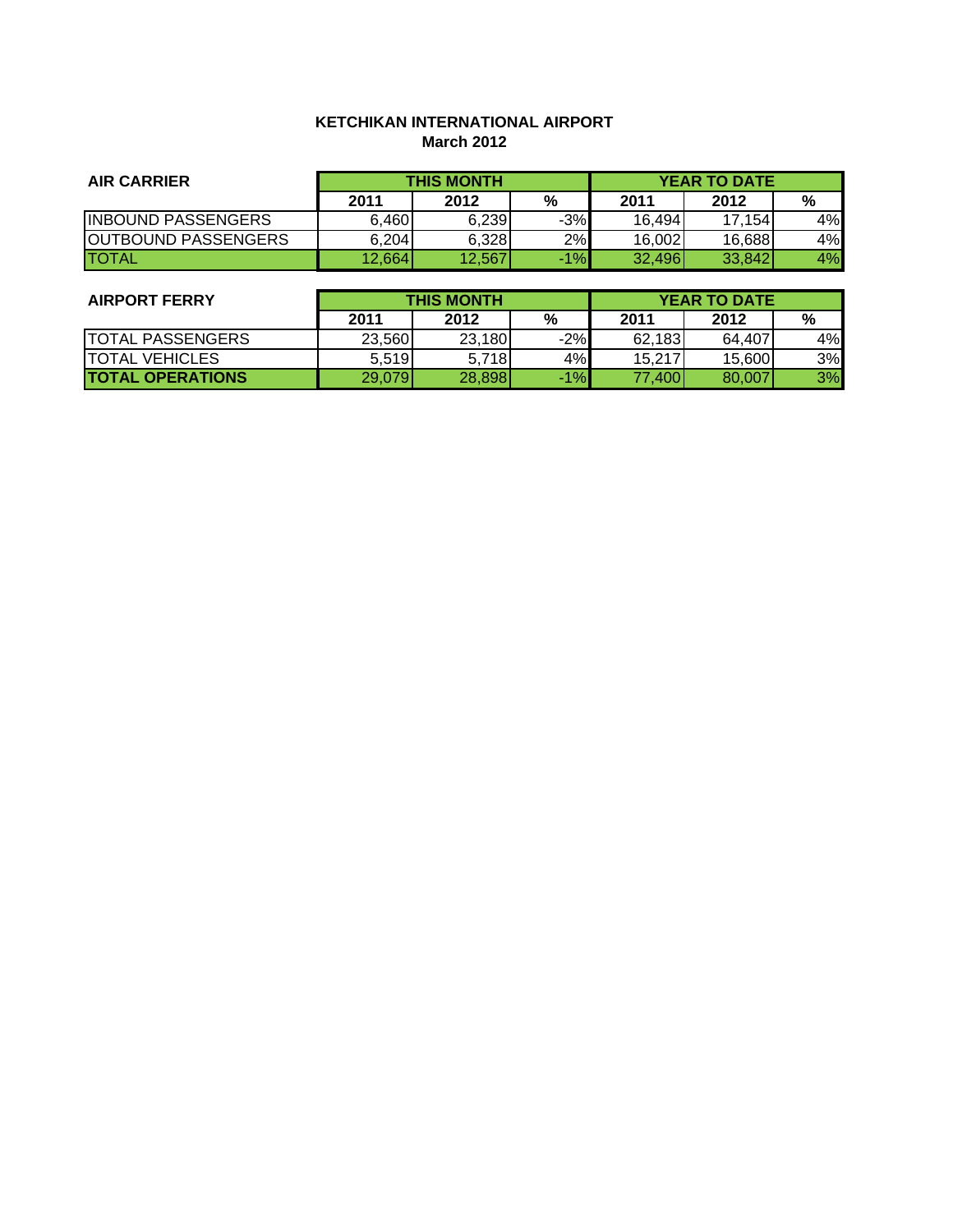# **KETCHIKAN INTERNATIONAL AIRPORT April 2012**

| <b>AIR CARRIER</b>         | <b>THIS MONTH</b> |        |    | <b>YEAR TO DATE</b> |        |    |
|----------------------------|-------------------|--------|----|---------------------|--------|----|
|                            | 2011              | 2012   | %  | 2011                | 2012   | %  |
| <b>INBOUND PASSENGERS</b>  | 6,507             | 6,604  | 1% | 23,001              | 23,758 | 3% |
| <b>OUTBOUND PASSENGERS</b> | 6,029             | 6,144  | 2% | 22,031              | 22,832 | 4% |
| <b>ITOTAL</b>              | 12,536            | 12,748 | 2% | 45,032              | 46.590 | 3% |

| <b>AIRPORT FERRY</b>    | <b>THIS MONTH</b> |        |       | <b>YEAR TO DATE</b> |         |    |
|-------------------------|-------------------|--------|-------|---------------------|---------|----|
|                         | 2011              | 2012   | %     | 2011                | 2012    | %  |
| <b>TOTAL PASSENGERS</b> | 22,519            | 22.673 | 1%    | 84,702              | 87,080  | 3% |
| <b>TOTAL VEHICLES</b>   | 5.510             | 5,344  | $-3%$ | 20,727              | 20,944  | 1% |
| <b>TOTAL OPERATIONS</b> | 28,029            | 28,017 | 0%    | 105,429             | 108.024 | 2% |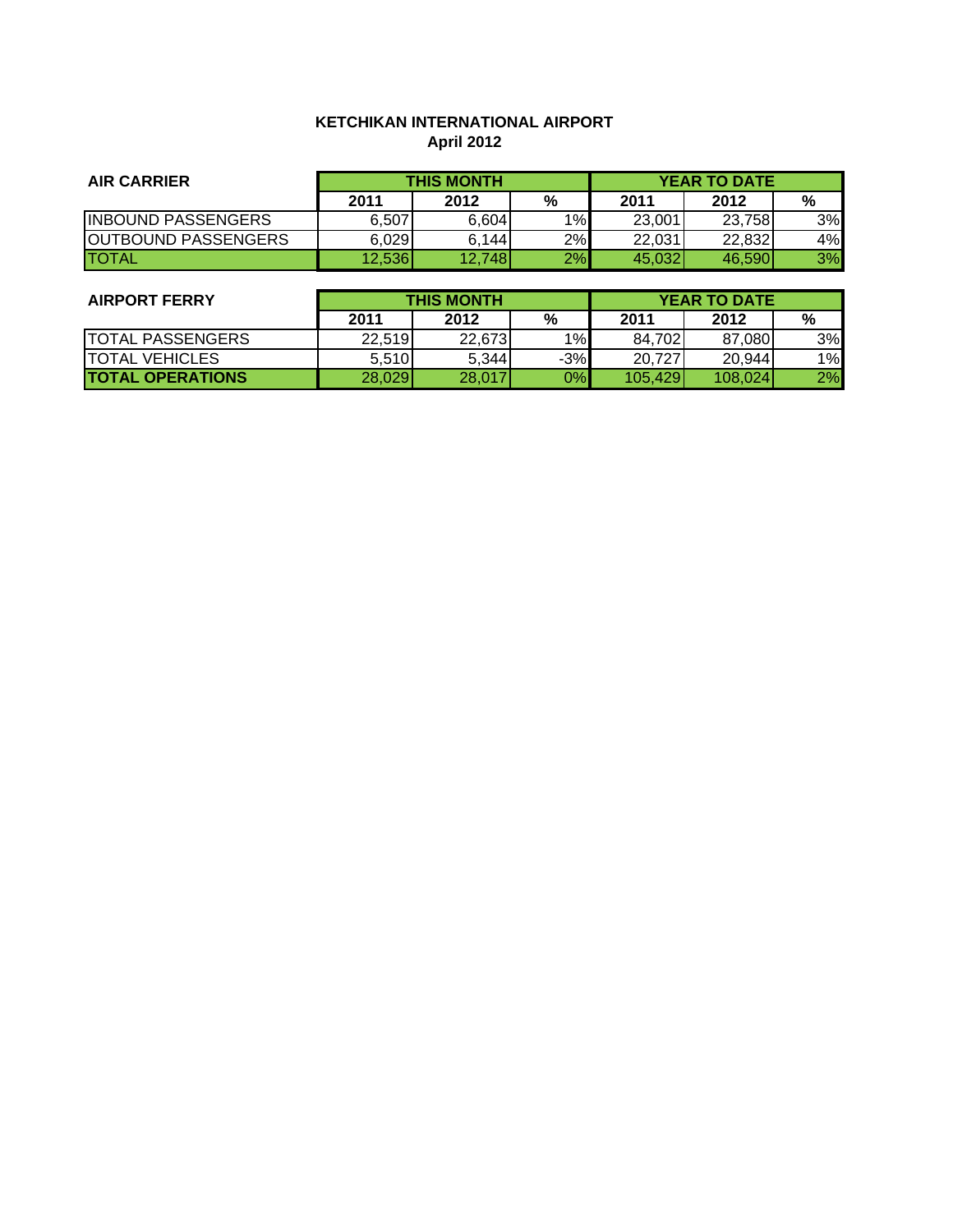# **KETCHIKAN INTERNATIONAL AIRPORT May 2012**

| <b>AIR CARRIER</b>         | <b>THIS MONTH</b> |        |    | <b>YEAR TO DATE</b> |        |    |
|----------------------------|-------------------|--------|----|---------------------|--------|----|
|                            | 2011              | 2012   | %  | 2011                | 2012   | %  |
| <b>INBOUND PASSENGERS</b>  | 8.610             | 8,763  | 2% | 31,611              | 32,521 | 3% |
| <b>OUTBOUND PASSENGERS</b> | 7,418             | 7,676  | 3% | 29,449              | 30,508 | 4% |
| <b>ITOTAL</b>              | 16,028            | 16,439 | 3% | 61,060              | 63,029 | 3% |

| <b>AIRPORT FERRY</b>    | <b>THIS MONTH</b> |        |     | <b>YEAR TO DATE</b> |         |    |
|-------------------------|-------------------|--------|-----|---------------------|---------|----|
|                         | 2011              | 2012   | %   | 2011                | 2012    | %  |
| <b>TOTAL PASSENGERS</b> | 27,323            | 28,846 | 6%  | 112,025             | 115,926 | 3% |
| ITOTAL VEHICLES         | 6,270             | 6,930  | 11% | 26,997              | 27,874  | 3% |
| <b>TOTAL OPERATIONS</b> | 33,593            | 35,776 | 6%  | 139,022             | 143,800 | 3% |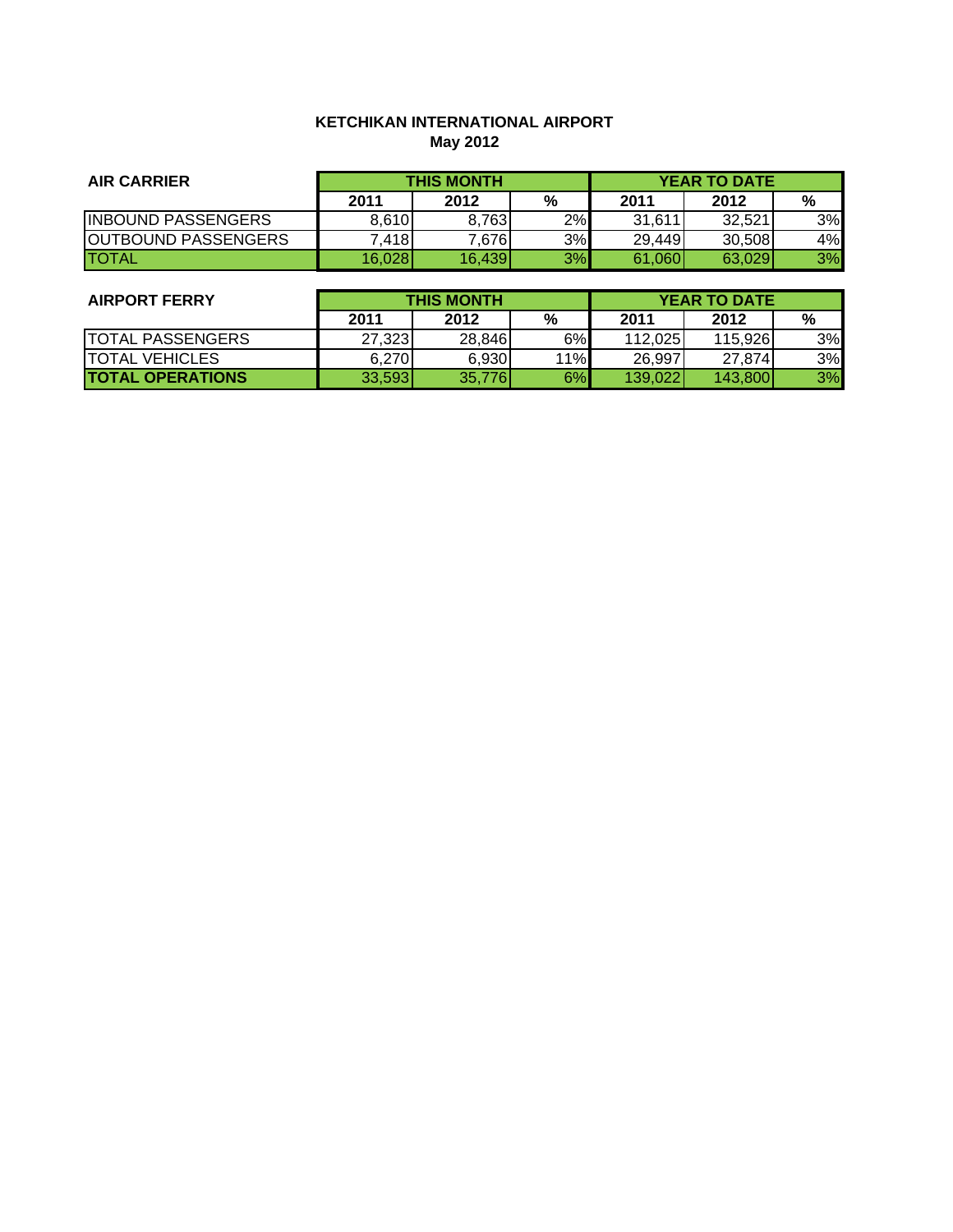# **KETCHIKAN INTERNATIONAL AIRPORT June 2012**

| <b>AIR CARRIER</b>          | <b>THIS MONTH</b> |        |    | <b>YEAR TO DATE</b> |        |    |
|-----------------------------|-------------------|--------|----|---------------------|--------|----|
|                             | 2011              | 2012   | %  | 2011                | 2012   | %  |
| <b>INBOUND PASSENGERS</b>   | 11,990            | 12.550 | 5% | 43.601              | 45.071 | 3% |
| <b>JOUTBOUND PASSENGERS</b> | 9,895             | 10,261 | 4% | 39,344              | 40,769 | 4% |
| <b>ITOTAL</b>               | 21,885            | 22.811 | 4% | 82,945              | 85,840 | 3% |

| <b>AIRPORT FERRY</b>    | <b>THIS MONTH</b> |        |     | <b>YEAR TO DATE</b> |         |    |
|-------------------------|-------------------|--------|-----|---------------------|---------|----|
|                         | 2011              | 2012   | %   | 2011                | 2012    | %  |
| <b>TOTAL PASSENGERS</b> | 33,134            | 34.564 | 4%  | 145,159             | 150,490 | 4% |
| <b>TOTAL VEHICLES</b>   | 7,008             | 7,898  | 13% | 34,005              | 35,772  | 5% |
| <b>TOTAL OPERATIONS</b> | 40,142            | 42.462 | 6%  | 179,164             | 186,262 | 4% |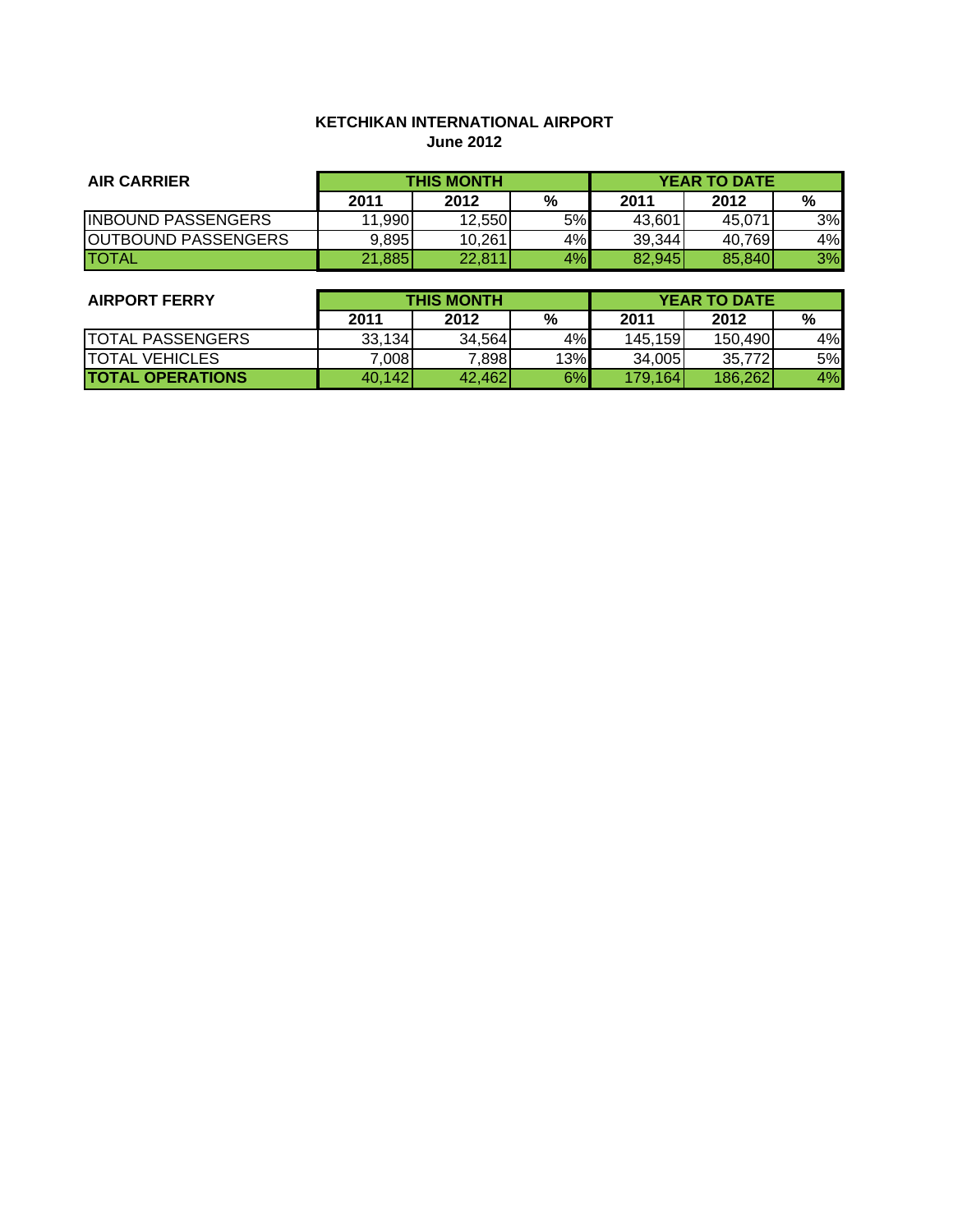# **KETCHIKAN INTERNATIONAL AIRPORT July 2012**

| <b>AIR CARRIER</b>         | <b>THIS MONTH</b> |        |       | <b>YEAR TO DATE</b> |         |    |
|----------------------------|-------------------|--------|-------|---------------------|---------|----|
|                            | 2011              | 2012   | %     | 2011                | 2012    | %  |
| <b>IINBOUND PASSENGERS</b> | 15.095            | 15.025 | 0%    | 57.798              | 60.096  | 4% |
| <b>OUTBOUND PASSENGERS</b> | 14,100            | 14.278 | $1\%$ | 52.695              | 55.047  | 4% |
| <b>TOTAL</b>               | 29,195            | 29,303 | 0%    | 110.493             | 115,143 | 4% |

| <b>AIRPORT FERRY</b>     | <b>THIS MONTH</b> |        |      | <b>YEAR TO DATE</b> |         |    |
|--------------------------|-------------------|--------|------|---------------------|---------|----|
|                          | 2011              | 2012   | $\%$ | 2011                | 2012    | %  |
| <b>ITOTAL PASSENGERS</b> | 40.091            | 40.632 | 1%   | 185.250             | 191,122 | 3% |
| <b>ITOTAL VEHICLES</b>   | 8.395             | 8,759  | 4%   | 42.400              | 44.531  | 5% |
| <b>TOTAL OPERATIONS</b>  | 48.486            | 49,391 | 2%   | 227.650             | 235,653 | 4% |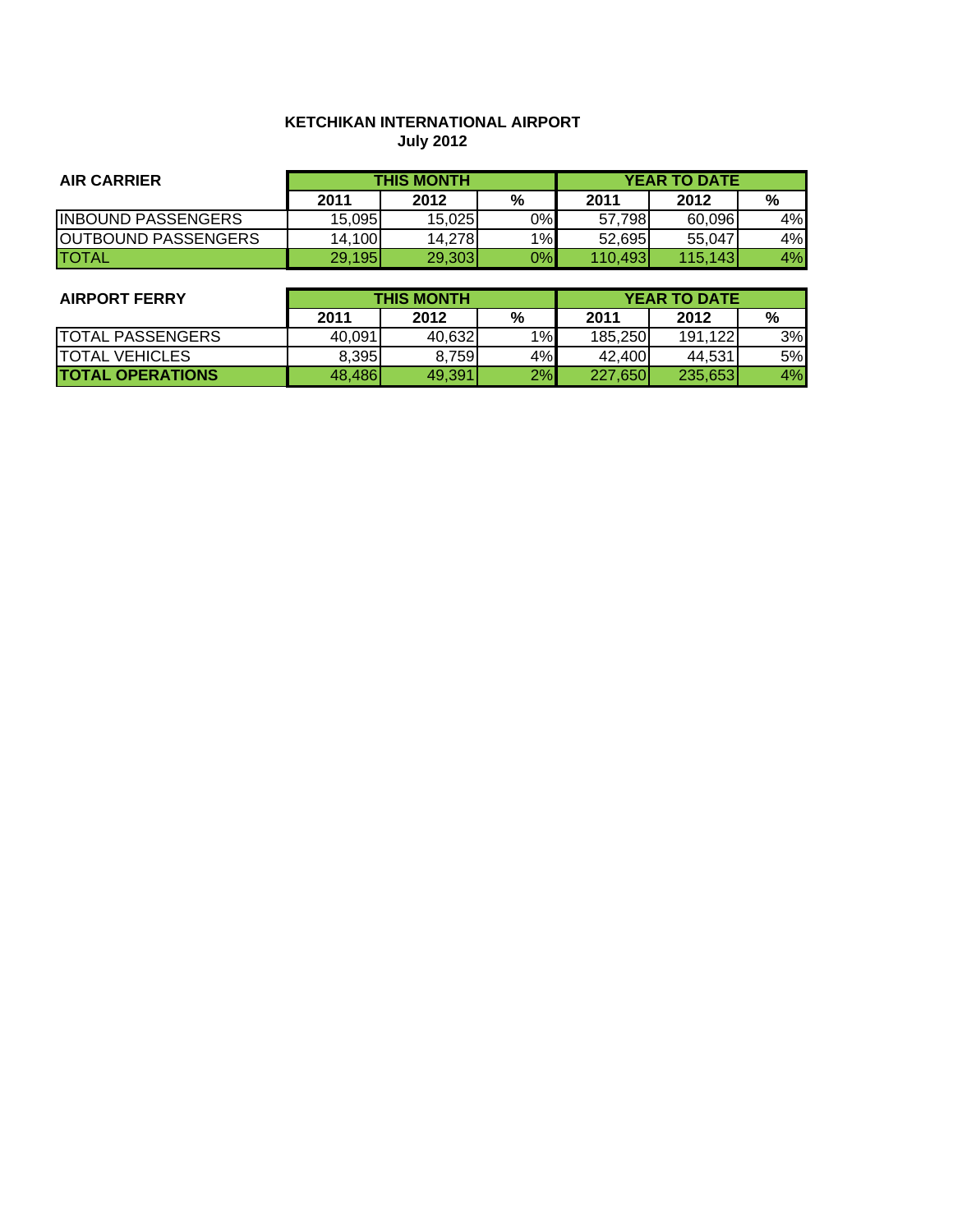# **KETCHIKAN INTERNATIONAL AIRPORT August 2012**

| <b>AIR CARRIER</b>         | <b>THIS MONTH</b> |        |    |         | <b>YEAR TO DATE</b> |    |
|----------------------------|-------------------|--------|----|---------|---------------------|----|
|                            | 2011              | 2012   | %  | 2011    | 2012                | %  |
| <b>INBOUND PASSENGERS</b>  | 13.580            | 13.744 | 1% | 72.2761 | 73.840              | 2% |
| <b>OUTBOUND PASSENGERS</b> | 15.316            | 15.560 | 2% | 68,760  | 70.607              | 3% |
| <b>ITOTAL</b>              | 28,896            | 29,304 | 1% | 141,036 | 144,447             | 2% |

| <b>AIRPORT FERRY</b>    | <b>THIS MONTH</b> |        |     | <b>YEAR TO DATE</b> |         |    |
|-------------------------|-------------------|--------|-----|---------------------|---------|----|
|                         | 2011              | 2012   | %   | 2011                | 2012    | %  |
| <b>TOTAL PASSENGERS</b> | 41.633            | 43,188 | 4%  | 226,883             | 234.310 | 3% |
| <b>ITOTAL VEHICLES</b>  | 9.089             | 10.037 | 10% | 51.489              | 54.568  | 6% |
| <b>TOTAL OPERATIONS</b> | 50,722            | 53,225 | 5%  | 278,372             | 288,878 | 4% |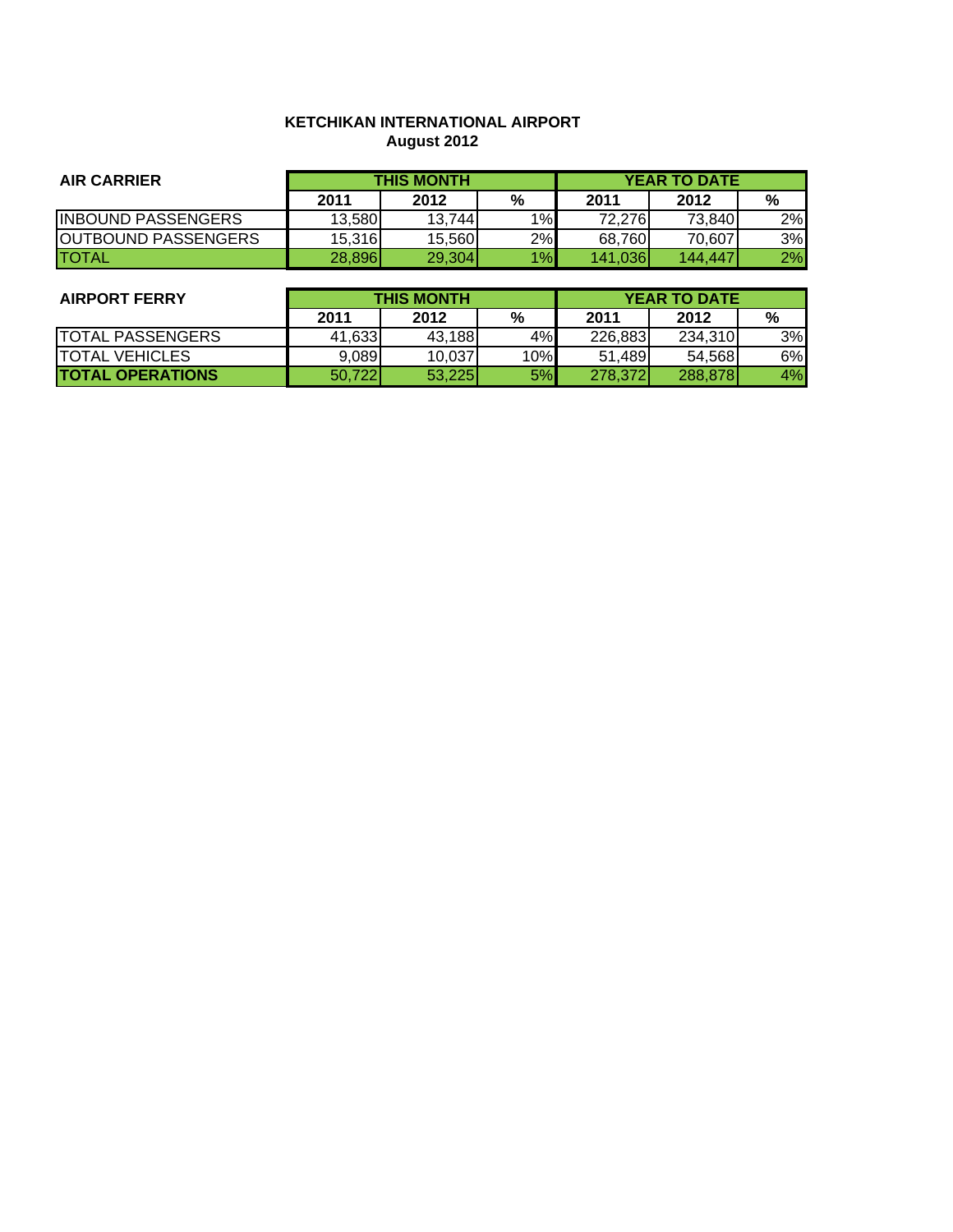### **KETCHIKAN INTERNATIONAL AIRPORT September 2012**

| <b>AIR CARRIER</b>         | <b>THIS MONTH</b> |        |       | <b>YEAR TO DATE</b> |         |    |
|----------------------------|-------------------|--------|-------|---------------------|---------|----|
|                            | 2011              | 2012   | %     | 2011                | 2012    | %  |
| <b>INBOUND PASSENGERS</b>  | 8.190             | 8.288  | 1%    | 80.466              | 82,128  | 2% |
| <b>OUTBOUND PASSENGERS</b> | 10,088            | 9.789  | $-3%$ | 78.848              | 80.396  | 2% |
| <b>ITOTAL</b>              | 18.278            | 18,077 | $-1%$ | 159,314             | 162.524 | 2% |

| <b>AIRPORT FERRY</b>    | <b>THIS MONTH</b> |        |       | <b>YEAR TO DATE</b> |         |    |
|-------------------------|-------------------|--------|-------|---------------------|---------|----|
|                         | 2011              | 2012   | %     | 2011                | 2012    | %  |
| <b>TOTAL PASSENGERS</b> | 31.389            | 30.464 | $-3%$ | 258,272             | 264.774 | 3% |
| <b>ITOTAL VEHICLES</b>  | 7.374             | 7,428  | 1%    | 58,863              | 61.996  | 5% |
| <b>TOTAL OPERATIONS</b> | 38.763            | 37,892 | $-2%$ | 317.135             | 326,770 | 3% |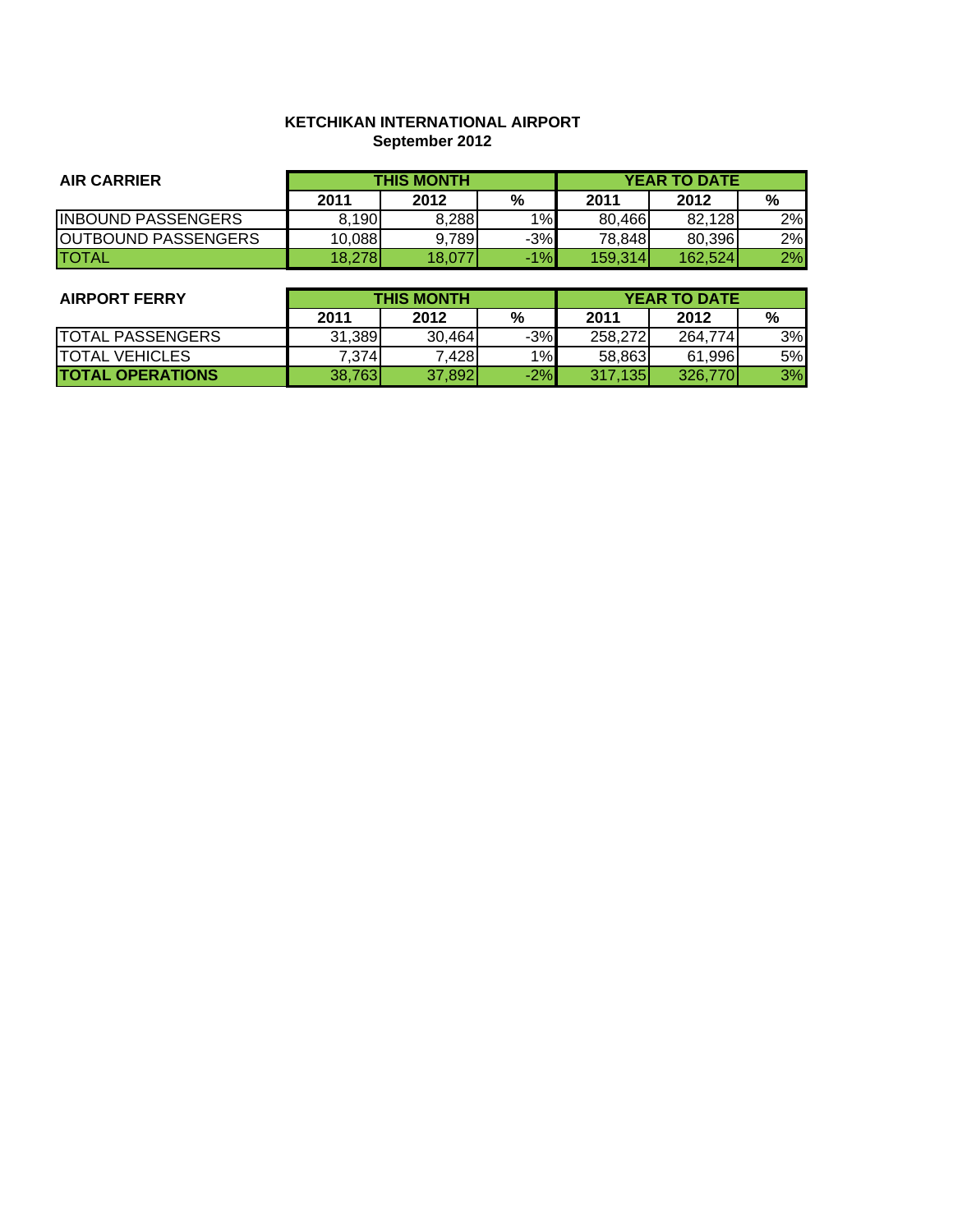#### **KETCHIKAN INTERNATIONAL AIRPORT October 2012**

| <b>AIR CARRIER</b>         | <b>THIS MONTH</b> |        |    | <b>YEAR TO DATE</b> |         |    |
|----------------------------|-------------------|--------|----|---------------------|---------|----|
|                            | 2011              | 2012   | %  | 2011                | 2012    | %  |
| <b>INBOUND PASSENGERS</b>  | 6.386             | 6.728  | 5% | 86.852              | 88.856  | 2% |
| <b>OUTBOUND PASSENGERS</b> | 6,890             | 7.526  | 9% | 85.738              | 87.922  | 3% |
| <b>ITOTAL</b>              | 13.276            | 14,254 | 7% | 172.5901            | 176.778 | 2% |

| <b>AIRPORT FERRY</b>    | <b>THIS MONTH</b> |        |    | <b>YEAR TO DATE</b> |         |    |
|-------------------------|-------------------|--------|----|---------------------|---------|----|
|                         | 2011              | 2012   | %  | 2011                | 2012    | %  |
| <b>TOTAL PASSENGERS</b> | 25.321            | 26,177 | 3% | 283.593             | 290.951 | 3% |
| <b>ITOTAL VEHICLES</b>  | 5.940             | 6,483  | 9% | 64,803              | 68.479  | 6% |
| <b>TOTAL OPERATIONS</b> | 31,261            | 32.660 | 4% | 348,396             | 359,430 | 3% |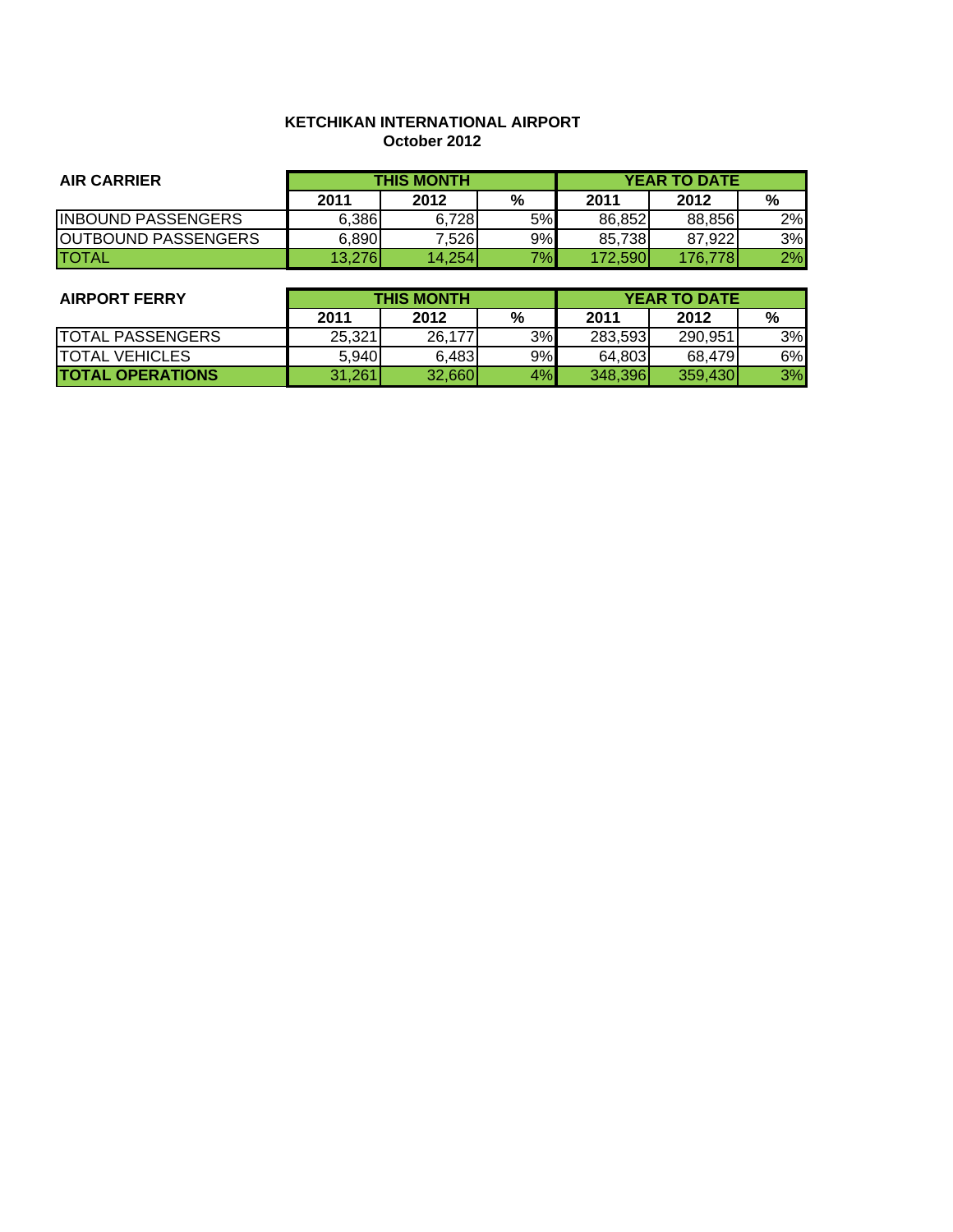#### **KETCHIKAN INTERNATIONAL AIRPORT November 2012**

| <b>AIR CARRIER</b>         | <b>THIS MONTH</b> |        |       | <b>YEAR TO DATE</b> |         |    |
|----------------------------|-------------------|--------|-------|---------------------|---------|----|
|                            | 2011              | 2012   | %     | 2011                | 2012    | %  |
| <b>IINBOUND PASSENGERS</b> | 5.954             | 5.760  | $-3%$ | 92.806              | 94.616  | 2% |
| <b>OUTBOUND PASSENGERS</b> | 6.415             | 5.989  | $-7%$ | 92.153              | 93.911  | 2% |
| <b>TOTAL</b>               | 12,369            | 11.749 | $-5%$ | 184.959l            | 188,527 | 2% |

| <b>AIRPORT FERRY</b>    | <b>THIS MONTH</b> |        |       | <b>YEAR TO DATE</b> |         |    |
|-------------------------|-------------------|--------|-------|---------------------|---------|----|
|                         | 2011              | 2012   | %     | 2011                | 2012    | %  |
| <b>TOTAL PASSENGERS</b> | 23,118            | 22.682 | $-2%$ | 306,711             | 313,633 | 2% |
| <b>ITOTAL VEHICLES</b>  | 5.779             | 5.701  | $-1%$ | 70.582              | 74,180  | 5% |
| <b>TOTAL OPERATIONS</b> | 28,897            | 28,383 | $-2%$ | 377.293             | 387.813 | 3% |